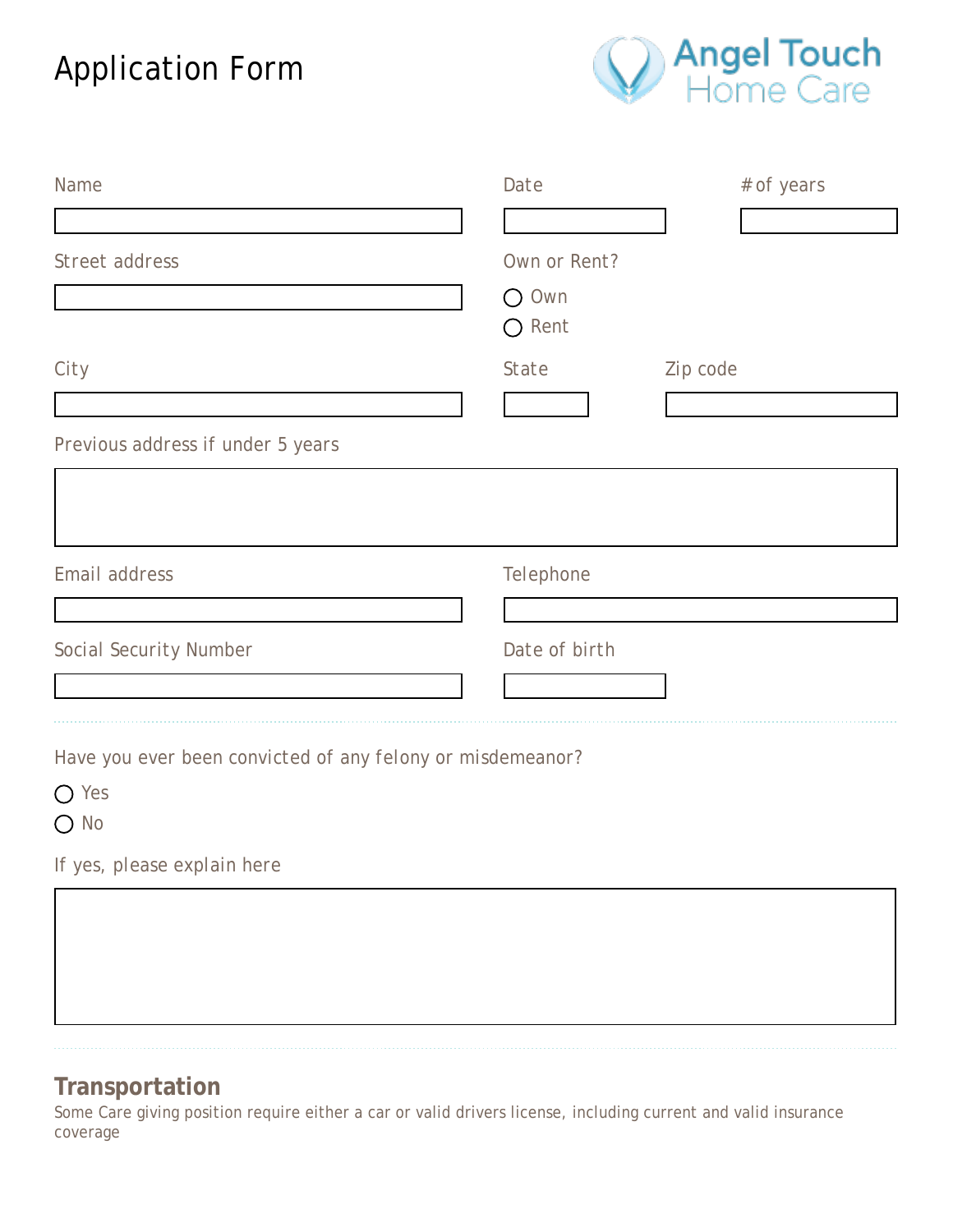| Do you have an automobile?                 |                      |                                               |
|--------------------------------------------|----------------------|-----------------------------------------------|
| $\bigcirc$ Yes                             |                      |                                               |
| $\bigcirc$ No                              |                      |                                               |
| Make and model                             |                      | Auto license plate number                     |
|                                            |                      |                                               |
| Drivers license number<br>State            |                      | Insurance Company                             |
|                                            |                      |                                               |
| Insurance policy                           |                      |                                               |
|                                            |                      |                                               |
|                                            |                      |                                               |
| Hours you are available                    | <b>Hours</b> desired | Times not available                           |
|                                            |                      |                                               |
| Are you available for emergencies?         |                      | Are you available for 24 hr live-in position? |
| $O$ No<br>$\bigcirc$ Yes                   | Yes<br>5 day         | $\Box$ No<br>$\Box$ 3 day<br>$\Box$ 4 day     |
| Hourly wage required                       |                      |                                               |
|                                            |                      |                                               |
| Personal comments                          |                      |                                               |
|                                            |                      |                                               |
|                                            |                      |                                               |
|                                            |                      |                                               |
|                                            |                      |                                               |
| Experience                                 |                      |                                               |
|                                            |                      |                                               |
|                                            |                      |                                               |
| Are you a NJ Certificate Home Health Aide? |                      | or CAN?                                       |
| $\bigcirc$ No<br>Yes                       |                      | $\bigcirc$ Yes<br>$\bigcirc$ No               |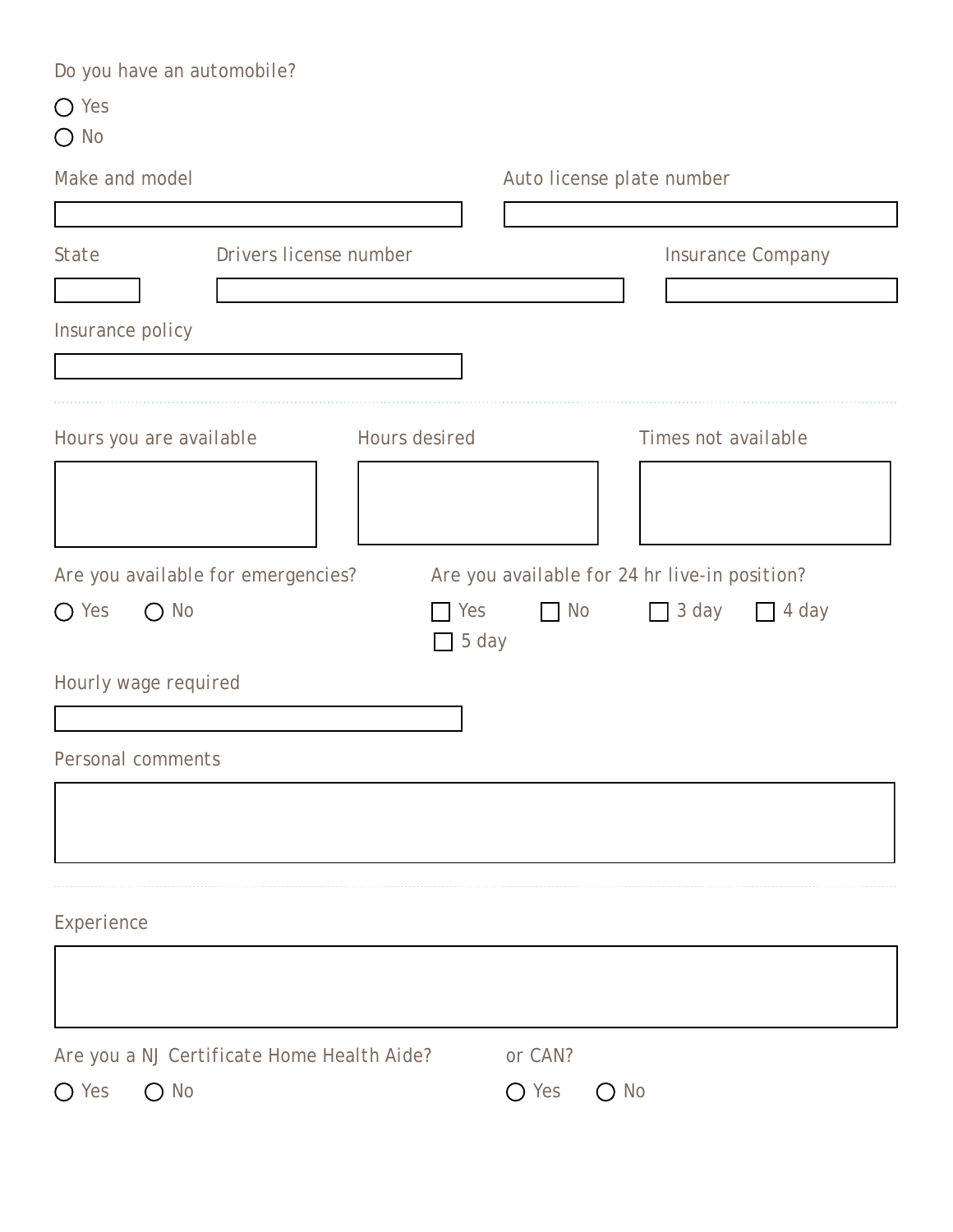*What do you like the most about working with seniors/elderly individuals?*

*What is your least desirable aspect of working with the elderly/seniors?*

| <b>Employment History</b> |                                                                         |            |  |
|---------------------------|-------------------------------------------------------------------------|------------|--|
|                           | May we contact your current employer to verify your employment history? |            |  |
| $O$ No<br>$\bigcirc$ Yes  |                                                                         |            |  |
| Company                   | From                                                                    | To         |  |
|                           |                                                                         |            |  |
| Job Title                 |                                                                         | Supervisor |  |
|                           |                                                                         |            |  |
| <b>Duties</b>             |                                                                         |            |  |
|                           |                                                                         |            |  |
|                           |                                                                         |            |  |
|                           |                                                                         |            |  |
|                           |                                                                         |            |  |

*Yes No Company From To*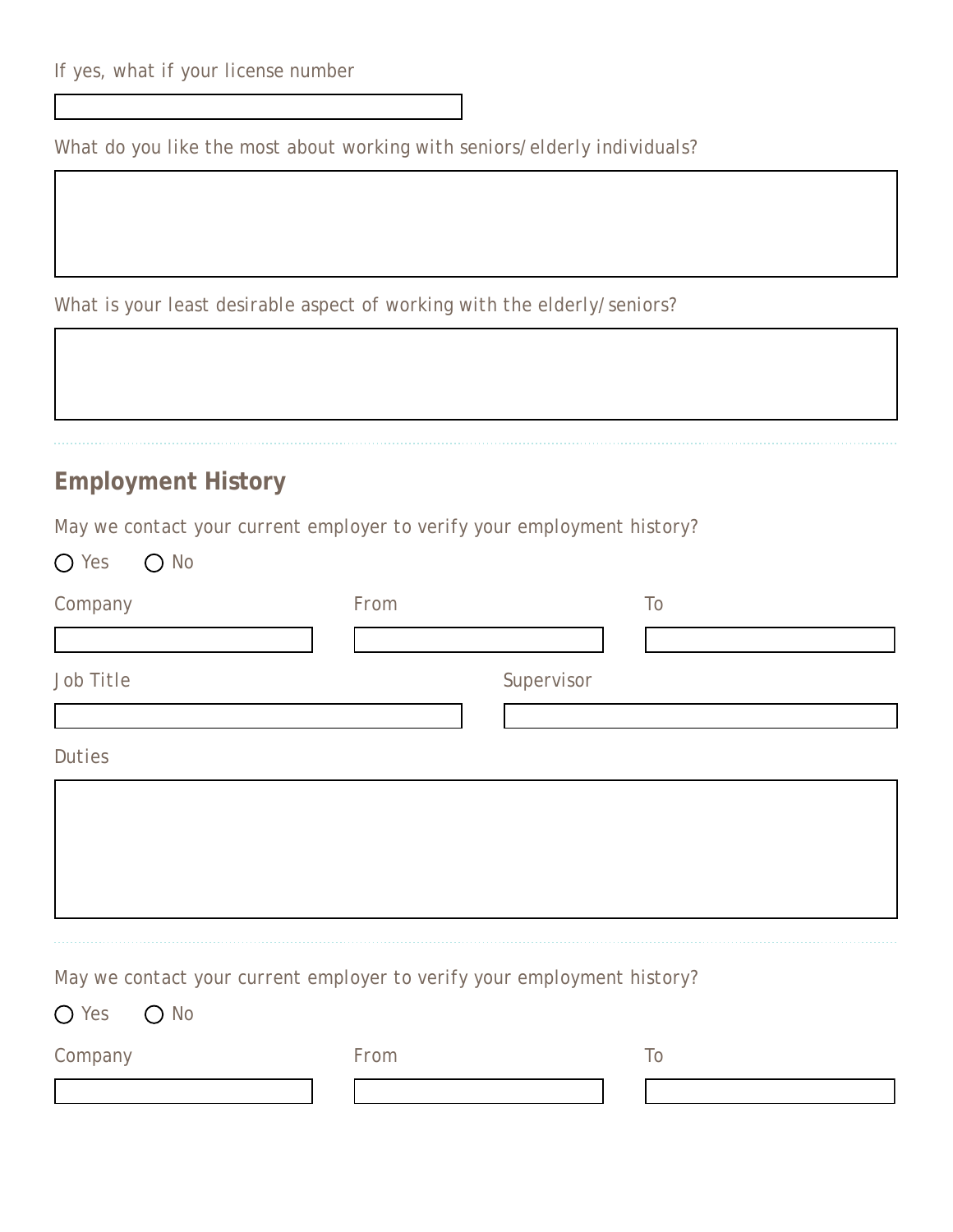| Job Title                             | Supervisor |  |  |
|---------------------------------------|------------|--|--|
|                                       |            |  |  |
| Duties                                |            |  |  |
|                                       |            |  |  |
|                                       |            |  |  |
|                                       |            |  |  |
|                                       |            |  |  |
|                                       |            |  |  |
| <b>Current and Previous Landlords</b> |            |  |  |
| Name                                  | Address    |  |  |
|                                       |            |  |  |
|                                       |            |  |  |
|                                       |            |  |  |
|                                       |            |  |  |
| Number of Years                       | Telephone  |  |  |
|                                       |            |  |  |
|                                       |            |  |  |
| Name                                  | Address    |  |  |
|                                       |            |  |  |
|                                       |            |  |  |
|                                       |            |  |  |
|                                       |            |  |  |
| Number of Years                       | Telephone  |  |  |
|                                       |            |  |  |
| Name                                  | Address    |  |  |
|                                       |            |  |  |
|                                       |            |  |  |
|                                       |            |  |  |
|                                       |            |  |  |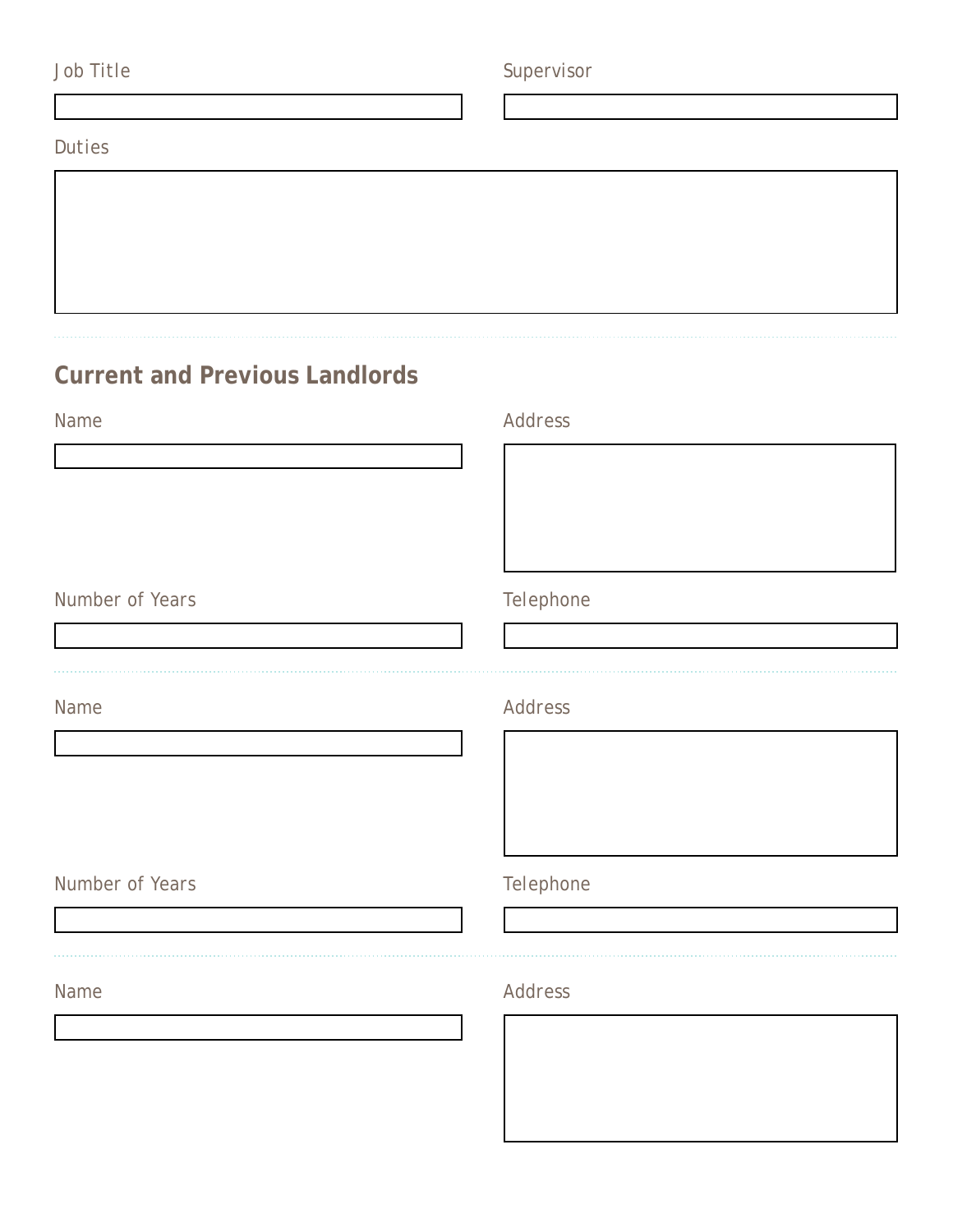| Number of Years |  |  |
|-----------------|--|--|
|-----------------|--|--|

## $Telephone$

**Personal References**

| Name                       | Address   |  |  |
|----------------------------|-----------|--|--|
|                            |           |  |  |
|                            |           |  |  |
|                            |           |  |  |
| Years Known / Relationship | Telephone |  |  |
|                            |           |  |  |
|                            |           |  |  |
| Name                       | Address   |  |  |
|                            |           |  |  |
|                            |           |  |  |
|                            |           |  |  |
| Years Known / Relationship | Telephone |  |  |
|                            |           |  |  |
| Name                       | Address   |  |  |
|                            |           |  |  |
|                            |           |  |  |
|                            |           |  |  |
|                            |           |  |  |
| Years Known / Relationship | Telephone |  |  |
|                            |           |  |  |